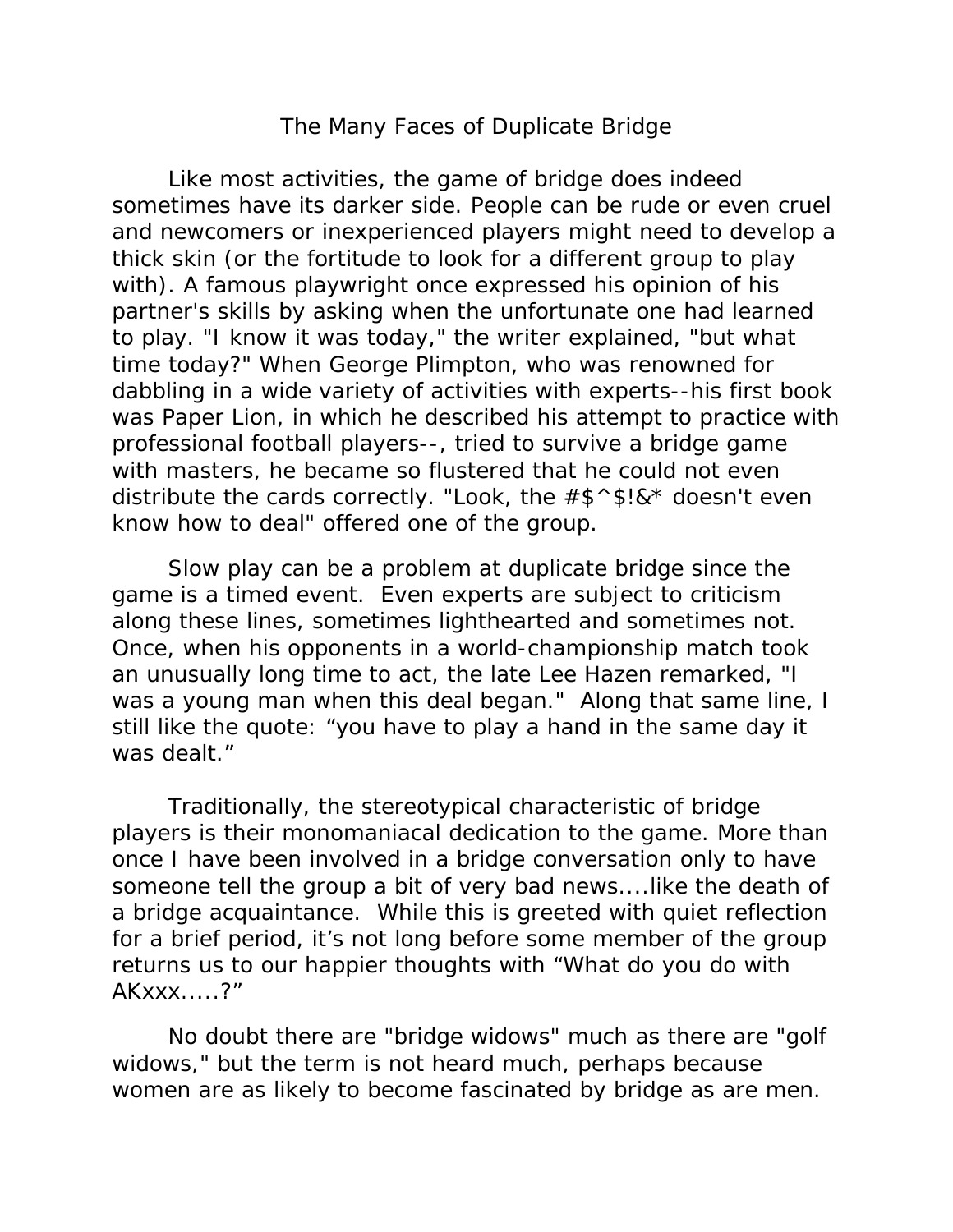Alfred Sheinwold, who wrote extensively about bridge throughout his lifetime, when asked whether men or women were better players, answered "both." This was not merely a very diplomatic reply; it is the truth.

 I find that one of the better things about bridge is the humorous side. I happen to associate (by choice as surprising as it may seem) with bridge players who not only enjoy discussing bidding, declarer play, and defense, but particularly enjoy the funny things that happen along the way. Not long ago a friend of mine, flustered and defensive at criticism of his declarer play, was heard to remark in all seriousness: "You play it the way I did and see if you can make it." Then there was the man who put down a 4-4-3-2 dummy having bid his four-card heart suit freely at the two level in a competitive auction. When asked if he played negative doubles, he replied with a deadpan face, "Not when there's interference".

 But the main attribute of bridge IS the game itself. We keep coming back to see if we are going to be the hero or the goat today. So take a few moments to see how you would play this hand: